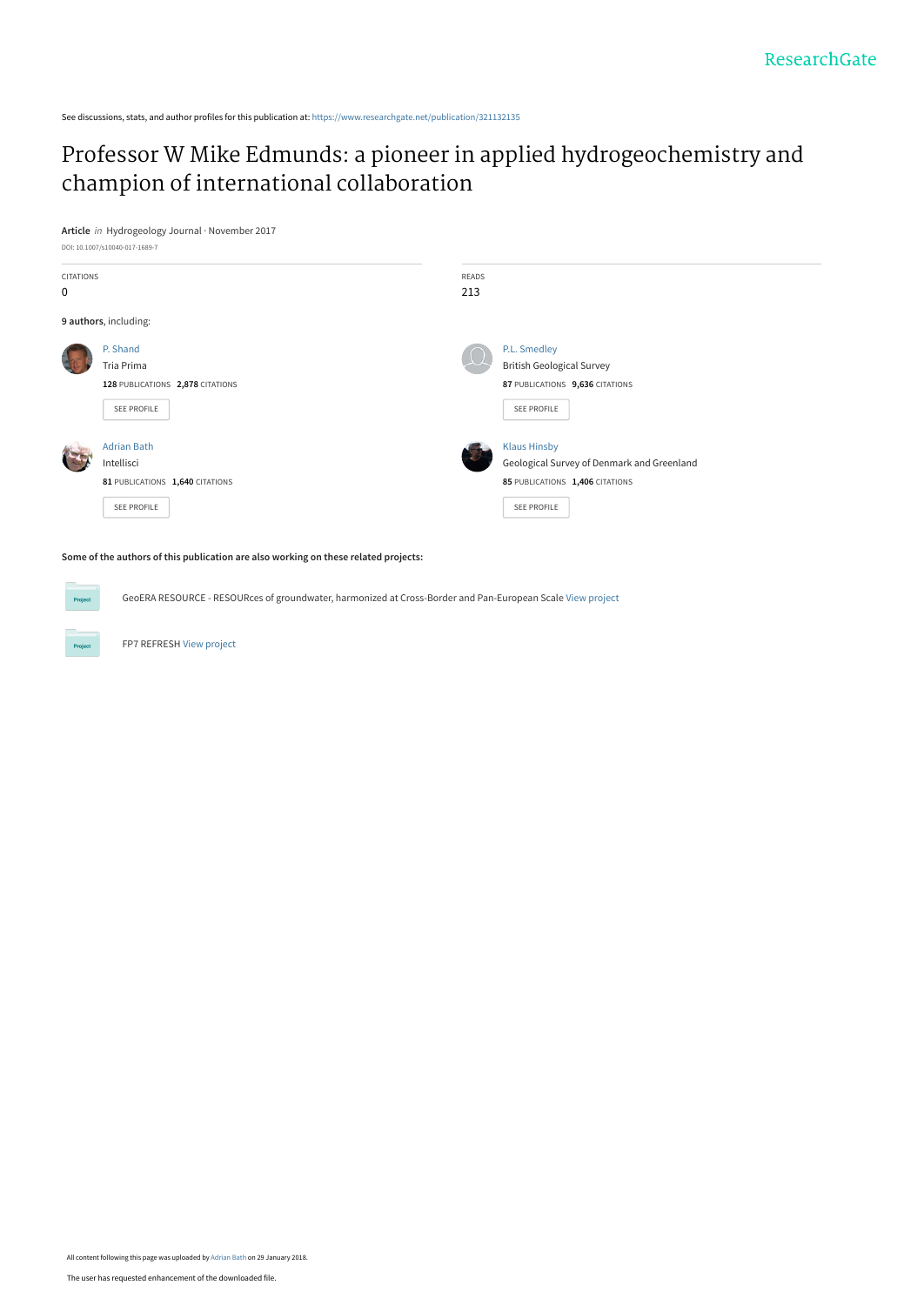PROFILE OF EMINENT HYDROGEOLOGIST



## Professor W Mike Edmunds: a pioneer in applied hydrogeochemistry and champion of international collaboration

Paul Shand<sup>1</sup>  $\cdot$  W. George Darling<sup>2</sup>  $\cdot$  Pauline L. Smedley<sup>2</sup>  $\cdot$  Adrian H. Bath<sup>3</sup>  $\cdot$ John Mather<sup>4</sup> • Teresa Melo<sup>5</sup> • Klaus Hinsby<sup>6</sup> • Paul G. Whitehead<sup>7</sup> • Rob Hope<sup>7</sup>

Received: 6 September 2017 /Accepted: 29 October 2017  $\oslash$  Springer-Verlag GmbH Germany 2017

Keywords Profile . Hydrogeochemistry . Groundwater management . Palaeohydrology . UK

Mike Edmunds was a pioneer in modern applied hydrogeochemistry, helping to develop geochemical tools and their application to managing water resources. In a career spanning almost 50 years, Mike made major contributions to water resource science as well as promoting the role of chemistry in solving groundwater problems and championing the need to incorporate science into policy. There can be few hydrogeologists who travelled so extensively in order to study the vast range of groundwater environments of the world. Mike's contribution to water science was recognised through the many accolades he received including the Whitaker Medal in 1999, the O.E. Meinzer Award in 2009, and the Vernadsky

 $\boxtimes$  Paul Shand [triaprima1@optusnet.com.au](mailto:triaprima1@optusnet.com.au)

- <sup>1</sup> Tria Prima, 26A Fisher Street, Fullarton, Adelaide 5063, Australia
- <sup>2</sup> British Geological Survey, Maclean Building, Crowmarsh Gifford, OXON OX10 8BB, UK
- <sup>3</sup> Intellisci, 104 Main Street, Willoughby On The Wolds, Loughborough, Nottinghamshire LE12 6SZ, UK
- <sup>4</sup> Royal Holloway University of London, Egham, Surrey TW20 0EX, UK
- <sup>5</sup> Department of Civil Engineering, Architecture and Georesources, Instituto Superior Tecnico, Univesidade de Lisboa, Av. Rovisco Pais, 1049-001 Lisbon, Portugal
- <sup>6</sup> Geological Survey of Denmark and Greenland, Øster Voldgade 10, 1350 Copenhagen K, Denmark
- School of Geography and the Environment, University of Oxford, South Parks Road, Oxford OX1 3QY, UK

Medal in 2010. Perhaps his greatest contribution, however, was the generosity of spirit with which he approached his many collaborative ventures Figs. [1](#page-2-0) and [2](#page-2-0).

Mike's career started in the 1960s with the undertaking of a PhD at Liverpool University on contact metamorphism associated with the Ardara Pluton in Donegal, Ireland. This coincided with the advent of the electron microprobe, which he used to look at zoning in garnets (Atherton and Edmunds [1966](#page-4-0)); however, a change in geochemical outlook was required when he was appointed to the Institute of Geological Sciences, since renamed the British Geological Survey (BGS), which had just started a period of expansion to increase its capabilities in both physical hydrogeology and hydrogeochemistry. Mike's focus was on the hydrochemistry of groundwater in the UK and overseas, and he soon became immersed in a diverse range of scientific challenges that would provide a foundation and stimulus for many future initiatives. His knowledge of mineralogy was to stand him in good stead as he developed new ideas on the interactions between groundwater and the aquifer matrix: "It's all about the rocks" was one of his favourite sayings to students. Mike elaborated on his early career at his O.E. Meinzer Award ceremony: "Armed with two books, the classic by John Hem and probably the best book on hydrogeochemistry ever written—Solutions, Minerals and Equilibria—by Bob Garrels and Charles Christ, I never looked back^. He worked tirelessly for the next 35 years building up a research group and analytical laboratory, and was a promoter and practitioner of the overarching importance of reliably measured data as the basis for good science and for interpreting hydrogeochemical concepts and calibrating quantitative models. Many of his early pioneering interests stayed with him for the remainder of his career even as the applications of his interests diversified. At the same time, Mike never lost his passion for applying knowledge to the benefit of others, especially in developing countries and through support to charities such as Wells for India. He was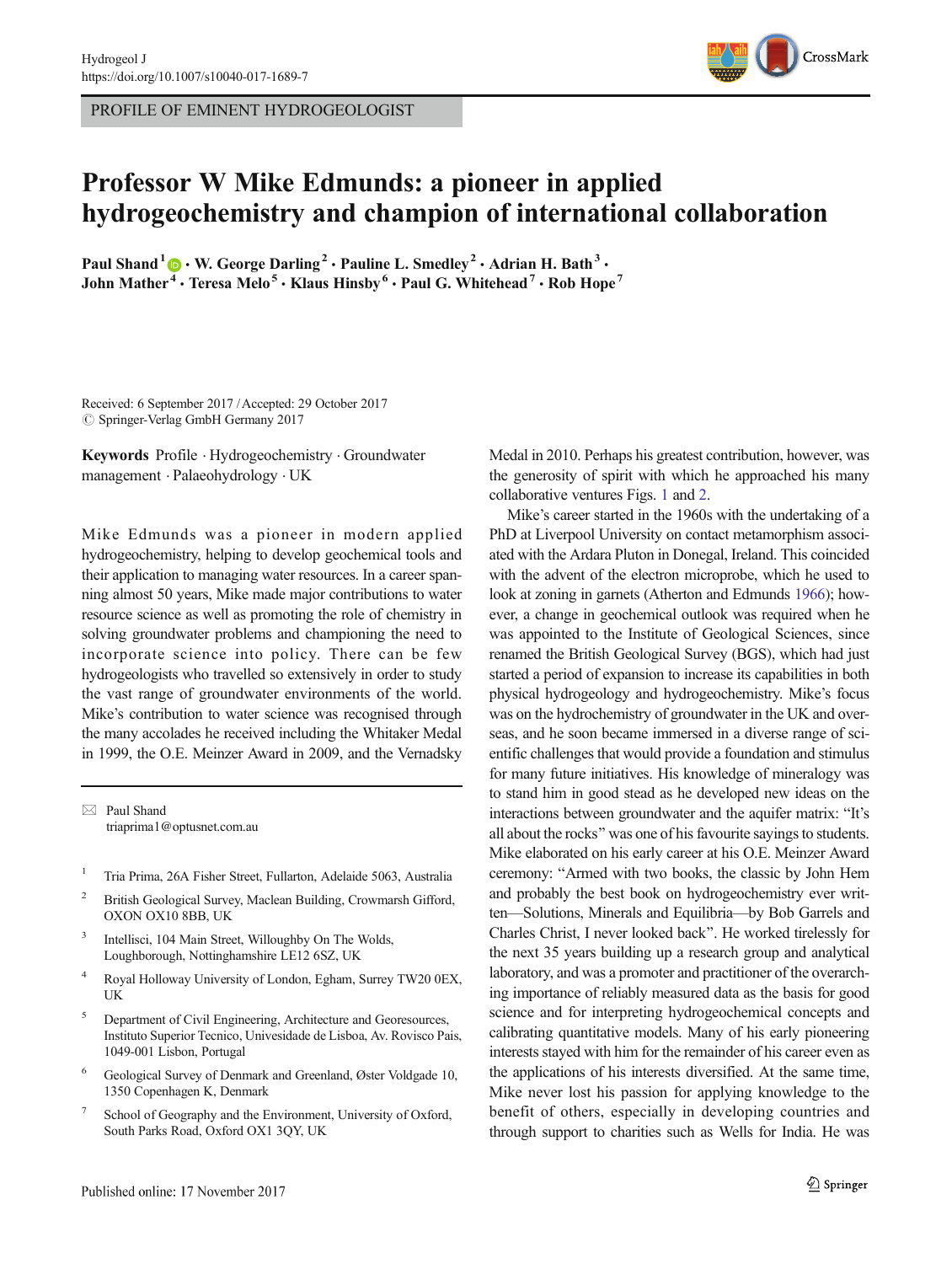<span id="page-2-0"></span>

Fig. 1 Mike Edmunds (July 1941–April 2015)

also a founding member of the International Association of GeoChemistry (IAGC) group Water-Rock Interaction (WRI) and was Chairman from 1992 to 2001 (Darling [2017](#page-4-0)).

Mike's passion for water and chemistry and his love of different cultures and history led him to many areas of the world. His applied approach allowed him to excel in attracting funding and, with his fluency in French and German, he was a natural leader of multinational projects. His legacy of practical relevance—putting science to good use where it mattered—is widely recognised amongst his peers across the globe. Mike's interests were wide, and a detailed description is far beyond the scope of this profile. The focus will therefore be on three key areas which were pursued over most of his career: trace element geochemistry, arid zone hydrology/palaeohydrology, and translating science into policy.

#### Trace element geochemistry

Mike's first venture into the hydrochemistry of British groundwaters was a review and update of mineral and thermal waters (Edmunds et al. [1969](#page-5-0)). That was to be the launch pad for Mike's later contributions to major BGS projects to evaluate low enthalpy geothermal resources in both crystalline rock and onshore sedimentary basins of the UK (Andrews et al. [1982;](#page-4-0) Edmunds and Walton [1985;](#page-5-0) Edmunds et al. [1984a;](#page-5-0) Edmunds [1986](#page-5-0); Downing et al. [1987\)](#page-4-0). He began to focus on the then poorly studied areas of trace elements in groundwater and groundwater residence time (Edmunds [1971](#page-4-0)). A key feature of Mike's philosophy was always to think about groundwater holistically, whether as a component of landscape, history or politics. This was emphasised in his early UK work on the Lincolnshire Limestone aquifer which highlighted sequential chemical changes along groundwater flow paths and the effect of confinement on groundwater quality (Edmunds [1973;](#page-4-0) Edmunds and Walton [1983\)](#page-5-0). The work set up a conceptual framework for groundwater evolution, redox changes and the impacts of over-abstraction on water quality still relevant today. This approach was augmented in later years to include a range of residence time indicators to constrain geochemical evolution at regional scales and to indicate the impacts of modern anthropogenic inputs to groundwater (Edmunds and Morgan-Jones [1976](#page-5-0); Edmunds [2009a\)](#page-5-0).

Some of Mike's early studies also included the unsaturated zone, which he understood to be critical in determining the subsequent chemical evolution of groundwater. He was instrumental in developing techniques for extracting porewater (Edmunds et al. [1973;](#page-5-0) Edmunds and Bath [1976](#page-5-0); Bath and Edmunds [1981](#page-4-0)) and applying this in early studies of the dual



Fig. 2 Mike (left of centre with folded arms) with the Baseline project team, a ten-country European collaboration studying natural groundwater quality led by Mike (April 2003)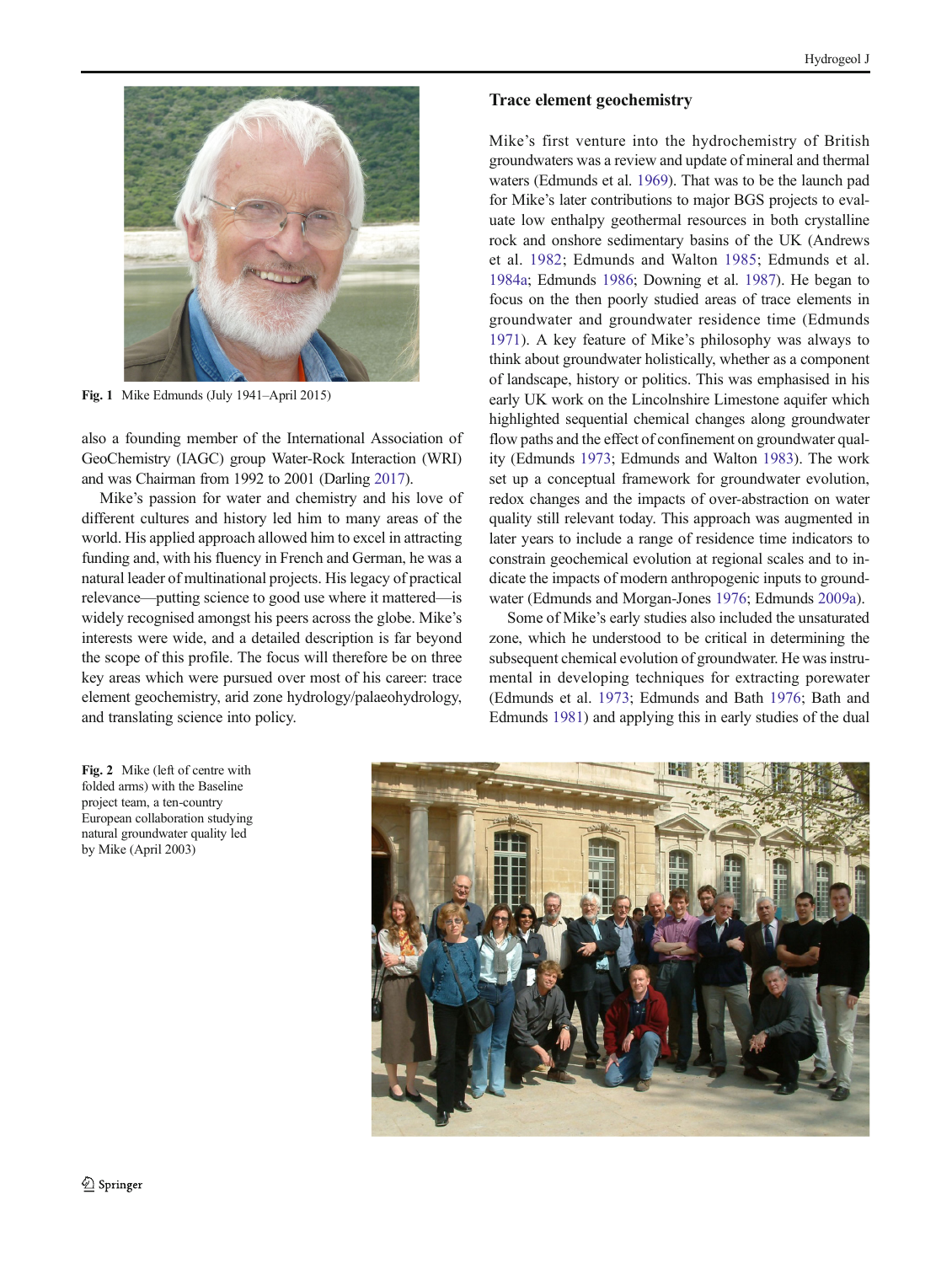porosity Chalk aquifer in the UK (Edmunds [1974](#page-5-0)). The porewater-extraction methods became a key tool in investigations of nitrate penetration through unsaturated Chalk that led to early modelling of diffusive exchange between fractureborne groundwater and matrix porewaters, and he continued to study this unusual aquifer through subsequent decades (Edmunds et al. [1992a;](#page-5-0) Kloppmann et al. [1998](#page-6-0); Edmunds and Shand [2008](#page-5-0)).

The Chalk and Permo-Triassic sandstone are major aquifers in the UK and much of Mike's career was devoted to understanding groundwater evolution and residence times in these aquifer systems. He developed many of his conceptual ideas based on these systems particularly the role of redox boundaries, chemical evolution, residence times, stratification and palaeowaters (Edmunds and Morgan-Jones [1976](#page-5-0); Edmunds et al. [1982](#page-5-0); Smedley and Edmunds [2002\)](#page-6-0). A major output was the first compilation of trace elements in UK groundwaters (Edmunds et al. [1989](#page-5-0)). It was Mike's ability to combine traditional and state-of-the-art tools, data and skills (e.g. solute concentrations, age indicators, palaeo-temperature proxies, dating techniques) in a holistic manner that helped provide the complex understanding needed to interpret trace elements and provide sustainably managed groundwater resources.

Other key areas where Mike made a significant contribution by applying hydrochemical techniques included studies of deep basin brines (Edmunds [1975\)](#page-5-0), geothermal resources, especially hot dry-rock (now enhanced geothermal system) reservoirs (Edmunds et al. [1984b](#page-5-0), [1985\)](#page-5-0), trace element geochemistry and health (Edmunds and Smedley [2005;](#page-5-0) Smedley et al. [1996\)](#page-6-0), acid deposition and related impacts on shallow aquifers (Edmunds and Kinniburgh [1986](#page-5-0); Edmunds et al. [1992b](#page-5-0)), and surface-water chemistry as an aid to geological interpretation (Edmunds and Key [1996](#page-5-0); Cidu et al. [1995](#page-4-0)).

#### Arid-zone hydrology and palaeohydrology

Mike started working in arid zones as part of a team in Libya in the late 1960s, and the study of nonrenewable water resources become a lifelong passion. He carried out one of the earliest radiocarbon studies of North African groundwater and developed a palaeoclimatic recharge chronology (Edmunds and Wright [1979](#page-5-0)). This experience was the foundation for Mike's dedication to improving our understanding of recharge and sustainability of aquifers in arid and semi-arid regions. He became an authority on Saharan and sub-Saharan groundwater resources working with many international collaborators (Edmunds [2003;](#page-5-0) Edmunds et al. [2004\)](#page-5-0). He also demonstrated the powerful role that environmental isotopes could play in hydrogeology and this work was the start of many collaborations with isotope laboratories in the UK and internationally

that would develop isotopes as tools in groundwater studies in very diverse environments.

Mike was one of the earliest geoscientists to apply environmental tracer approaches to resolve recharge rates in arid zones, with profound implications for distinguishing between renewable and nonrenewable groundwater resources. Concurrently with colleagues in Australia, he took the idea of using solute concentrations in groundwater to estimate recharge (Eriksson and Khunakasem [1969](#page-6-0)) and applied it to profiles in the unsaturated zone to estimate recharge (Allison and Hughes [1978;](#page-4-0) Edmunds and Walton [1980](#page-5-0)). This was then applied around the world as Mike's career became more and more international (Edmunds et al. [1988](#page-5-0), [1992c;](#page-5-0) Edmunds and Gaye [1994;](#page-5-0) Edmunds and Tyler [2002](#page-5-0); Fontes et al. [1991;](#page-6-0) Edmunds et al. [2006](#page-5-0); Gaye and Edmunds [1996;](#page-6-0) Gates et al. [2008](#page-6-0)); furthermore, it proved a relatively cheap and effective tool accessible to developing countries. This was later combined with numerical modelling (Cook et al. [1992](#page-4-0)) to validate how Cl and stable isotope profiles in the unsaturated zone could be preserved up to centuries. He developed further the idea of groundwater as an archive of climatic and environmental change (Edmunds [2005\)](#page-5-0). Again, rather than just focussing on one aspect of the hydrological cycle, by combining unsaturated zone hydrology with groundwater chemistry and a range of dating and palaeo-environmental proxies, Mike helped build comprehensive conceptual models of some of the continental-scale arid zone aquifers of the world (Edmunds et al. [1998a](#page-5-0), [2003a](#page-5-0), [2004\)](#page-5-0).

Mike exploited the growing capabilities for environmental isotope hydrology through collaboration with John Andrews on dissolved noble gas analyses to investigate groundwater ages and palaeoclimatic signals in regional aquifers (Bath et al. [1979](#page-4-0); Andrews et al. [1994](#page-4-0); Elliot et al. [1999\)](#page-6-0). One of the more notable outcomes was the identification of a major component of British groundwaters, potable and saline, that originated as recharge during the Pleistocene glacial climate stages (Darling et al. [1997\)](#page-4-0). The integration of chemical, isotopic and dissolved gas methods to characterise the recharge history and hydrogeochemical evolution of groundwaters would be the approach that Mike and his colleagues brought to many diverse collaborations through very productive bilateral and multilateral European projects, international development projects, and research programmes coordinated by the International Atomic Energy Agency (IAEA; e.g. Fontes et al. [1991;](#page-6-0) Kloppmann et al. [1998;](#page-6-0) Edmunds et al. [2003a\)](#page-5-0).

Mike was very successful in bringing together European teams through the European Framework programme, with one of his most significant projects focussing on the coastal palaeowaters of Europe, using geochemical information to determine their history and the limits to the sustainability of such valuable resources. The publication of a special publication of the Geological Society of London (Edmunds and Milne [2001\)](#page-5-0) was a major achievement building on prior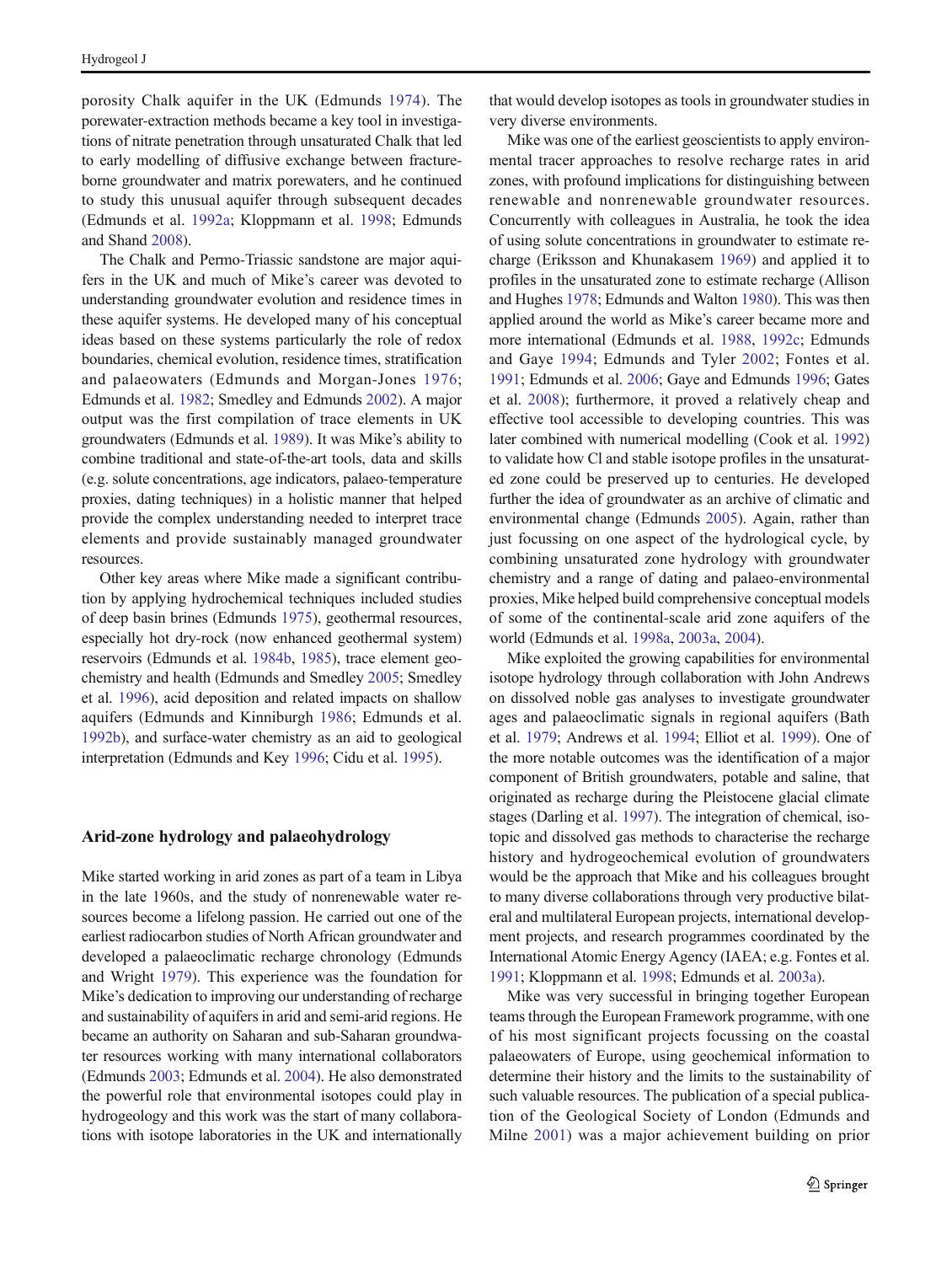<span id="page-4-0"></span>decades of research by Mike and his colleagues. Such projects highlighted his effectiveness in bringing together and integrating interdisciplinary teams, as well as his ability to motivate, respect and communicate with younger scientists. This work also emphasised the importance of offshore freshwaters beneath the continental shelf, a research topic which is gaining increasing momentum (Post et al. [2013\)](#page-6-0).

## Translating science into management and policy

Mike's focus was on understanding the behaviour of natural processes rather than pollution; however, ever determined to make his science relevant, he used the natural variations in groundwater to form a more robust approach to quantifying pollution (Edmunds et al. [1982\)](#page-5-0). This developed over time into the baseline concept (Edmunds et al. [1987,](#page-5-0) [2003b](#page-5-0); Edmunds and Gaye [1997](#page-5-0); Edmunds and Shand [2008](#page-5-0); Shand et al. [2007](#page-6-0)) to provide a robust basis for trying to quantify pollution, thereby allowing Mike and his co-workers to bring together a knowledge of processes and residence-time estimation to ultimately provide a science-based underpinning of water quality policy (Hinsby et al. [2007](#page-6-0)). It was particularly gratifying for Mike to see the term 'baseline' incorporated into European Union policy, something he considered a major milestone in his career and in the development of water resource management in Europe.

## Culture, teaching and dedication

Since his early studies in North Africa, Mike had been intrigued by the relationship between water and human culture, particularly the role of water in the history of civilisation; he simply saw the modern era of water policy as part of this history (Edmunds [2009a](#page-5-0), [b](#page-5-0); Whitehead and Edmunds [2012\)](#page-6-0). This was also linked to his longstanding interest in the origin of mineral and thermal waters (Andrews et al. 1982; Edmunds [2004;](#page-5-0) Edmunds et al. [1998b](#page-5-0), [2014\)](#page-5-0). Mike's presentations and the courses he taught often had reference to the early historical pioneers of hydrogeochemistry including Hippocrates and Pliny the Elder (Edmunds [2009a\)](#page-5-0).

Following his retirement from BGS, Mike joined the University of Oxford as Research Director of the Water Research Centre at the School of Geography and the Environment. There, he not only continued his scientific research but helped develop a new interdisciplinary MSc in Water Science, Policy and Management contributing to the establishment of a new generation of world water leaders by attracting participants from 50 countries. In fact, throughout his 35 years of research he devoted much time to training, educating, mentoring and inspiring hydrogeologists both in the UK and internationally through organisations such as

UNESCO and the IAEA. He also remained passionate about water security for the poor and improving the lives of rural communities in Africa and Asia. At all times he shared his knowledge freely and strove to generate equity in the water sphere.

Many who had the privilege of working with Mike Edmunds would say that he was not only a scientific leader, an inspiring mentor and thinker, but, above all, a friend. Mike would often say "There is no such word as impossible, only opportunity"; that was his approach to most problems and one which often encouraged colleagues to go that little bit further. Mike continues to be remembered for his contributions to hydrogeochemistry and equitable water management, and also for his approachable, warm and generous spirit.

Acknowledgements We are extremely grateful to Clifford Voss for suggesting and guiding this profile of Mike Edmunds. John Chilton is also thanked for his support throughout.

## References

- Allison GB, Hughes MW (1978) The use of environmental chloride and tritium to estimate total recharge to an unconfined aquifer. Aust J Soil Res 16:181–195
- Andrews JN, Burgess WG, Edmunds WM, Kay RLF, Lee DJ (1982) The thermal springs of bath. Nature 298:339–343
- Andrews JN, Edmunds WM, Smedley PL (1994) Chlorine-36 in groundwater as a palaeoclimatic indicator: the East Midlands Triassic sandstone aquifer (UK). Earth Planet Sci Lett 122:159–171
- Atherton MP, Edmunds WM (1966) An electron microprobe study of some zoned garnets from metamorphic rocks. Earth Planet Sci Lett 1:185–193
- Bath AH, Edmunds WM (1981) Identification of connate water in interstitial solution of chalk sediment. Geochim Cosmochim Acta 45: 1449–1461
- Bath AH, Edmunds WM, Andrews, JN (1979) Palaeoclimatic trends deduced from the hydrochemistry of a Triassic sandstone aquifer, United Kingdom. In: Proc Intl. Symp. Isotope Hydrology, Neuherberg 1978, vol 2. IAEA, Vienna, pp 545–566
- Cidu R, Fanfani L, Shand P, Edmunds WM, Van't Dack L, Gijbels R (1995) Hydrogeochemical exploration for gold in the Osilo area, Sardinia, Italy. Appl Geochem 10:517–530
- Cook PG, Edmunds WM, Gaye CB (1992) Estimating paleorecharge and paleoclimate from unsaturated zone profiles. Water Resour Res 28: 2721–2731
- Darling WG (2017) Mike Edmunds: fifty years of water, rock and interaction. Procedia Earth Planet Sci 17:17–20
- Darling WG, Edmunds WM, Smedley PL (1997) Isotopic evidence for palaeowaters in the British isles. Appl Geochem 12:813–829
- Downing RA, Edmunds, WM, Gale IN (1987) Regional groundwater in sedimentary basins in the U.K. Geol Soc Lond Spec Publ 34:105– 125
- Edmunds WM (1971) Hydrogeochemistry of groundwaters in the Derbyshire Dome with special reference to trace constituents. Report no. 71/7, Institute of Geological Sciences, BGS, Keyworth
- Edmunds WM (1973) Trace element variations across an oxidationreduction barrier in a limestone aquifer. In: Ingerson E (ed) Proc Symp On Hydrogeochemistry and Biogeochemistry, Tokyo, vol 1, pp 500–520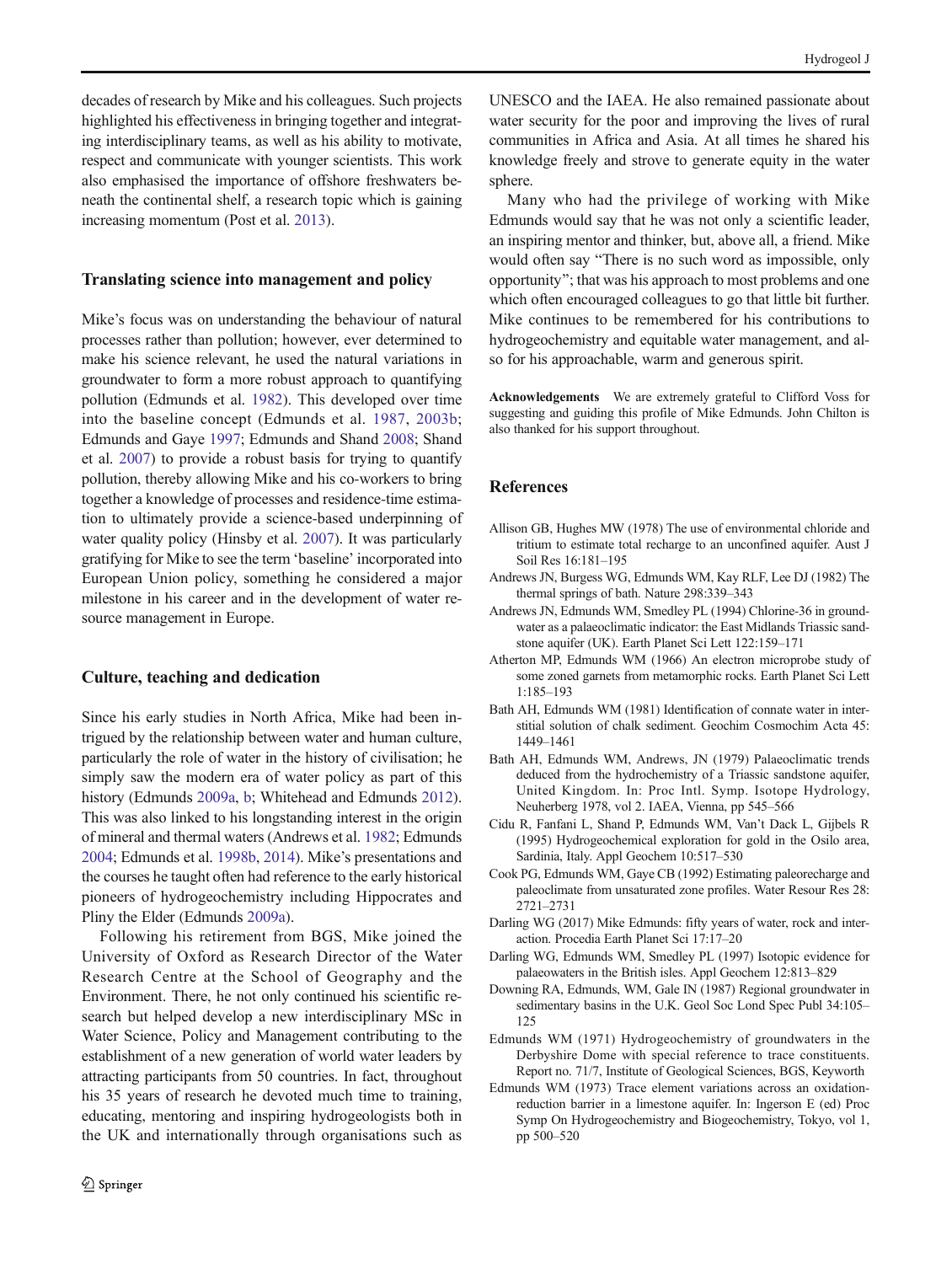- <span id="page-5-0"></span>Edmunds WM (1974) Chemical variation of pore waters from the Cretaceous chalk of England In: Cadek J, Paces T (eds) Proceedings of the First International Symposium on Water–Rock Interaction, Prague, pp 266–267
- Edmunds WM (1975) Geochemistry of brines in the coal measures of northeast England. Trans Inst Min Metall Sect B 84:B39–B52
- Edmunds WM (1986) Geochemistry of geothermal waters in the UK, chap 6. In: Downing RA, Gray DA (eds) Geothermal energy: the potential in the United Kingdom. British Geological Survey, Keyworth, pp 111–123
- Edmunds WM (2003) Hydrogeochemical processes in arid and semi-arid regions: focus on North Africa. In: Simmers I (ed) Understanding water in a dry environment: hydrological processes in arid and semiarid zones. UNESCO International Contributions to Hydrology, vol 23, chap 7. Balkema, Dordrecht, The Netherlands, pp 251–287
- Edmunds WM (2004) Bath thermal waters: 400 years in the history of geochemistry and hydrogeology. In: Mather JD (ed) 200 years of British hydrogeology. Geol Soc Lond Spec Publ 225:193–199
- Edmunds WM (2005) Groundwater as an archive of climatic and environmental change. In: Aggarwal PL, Gat PK, Froehlich K (eds) Isotopes in the water cycle: past, present and future of a developing science. Springer, Dordrecht, pp 341–352
- Edmunds WM (2009a) Geochemistry's vital contribution to solving water resource problems. Appl Geochem 24:1058–1073
- Edmunds WM (2009b) Water sheiks and dam builders: stories of people and water in the Middle East. J Islam Stud 20(1):118–120
- Edmunds WM, Bath AH (1976) Centrifuge extraction and chemical analysis of interstitial waters. Environ Sci Technol 10:467–472
- Edmunds WM, Gaye CB (1994) Estimating the spatial variability of groundwater recharge in the Sahel using chloride. J Hydrol 156: 47–59
- Edmunds WM, Gaye CB (1997) Naturally high nitrate concentrations in groundwaters from the Sahel. J Environ Qual 26(5):1231–1239
- Edmunds WM, Key RM (1996) Hydrogeochemistry as an aid to geological interpretation: the Glen Roy area, Scotland. J Geol Soc Lond 153:839–852
- Edmunds WM, Kinniburgh DG (1986) The susceptibility of UK groundwaters to acidic deposition. J Geol Soc Lond 143:707–720
- Edmunds WM, Milne CJ (eds) (2001) Palaeowaters in coastal Europe: evolution of groundwater since the Late Pleistocene. Geol Soc Lond Spec Publ 189
- Edmunds WM, Morgan-Jones MM (1976) Geochemistry of groundwaters in British Triassic sandstones: the Wolverhampton-East Shropshire area. Q J Eng Geol 9:73–101
- Edmunds WM, Shand P (eds) (2008) Natural groundwater quality. Blackwell, Oxford, 469 pp
- Edmunds WM, Smedley PL (2005) Fluorine in natural waters: occurrence, controls and health aspects. In: Selenius O, Alloway B, Centeno JA, Finkleman JA, Fuge RB, Lindh R, Smedley PL (eds) Essentials of medical geology. Academic, Amsterdam, pp 301–329
- Edmunds WM, Tyler SW (2002) Unsaturated zones as archives of past climates: toward a new proxy for continental regions. Hydrogeol J 10:216–228
- Edmunds WM, Walton NRG (1985) A geochemical and isotopic approach to recharge evaluation in semi-arid zones, past and present. In: Arid zone hydrology: investigations with isotope techniques. IAEA, Vienna, pp 47–68
- Edmunds WM, Walton NRG (1983) The Lincolnshire limestone: hydrogeochemical evolution over a ten-year period. J Hydrol 61:201–211
- Edmunds WM, Wright EP (1979) Groundwater recharge and palaeoclimate in the Sirte and Kufra basins, Libya. J Hydrol 40: 215–241
- Edmunds WM, Taylor BJ, Downing RA (1969) Mineral and thermal waters of the United Kingdom. Proceedings XXIII International Geological Congress, vol 18, pp 139–158
- Edmunds WM, Lovelock PER, Gray DA (1973) Interstitial water chemistry and aquifer properties in the Upper and Middle Chalk of Berkshire, England. J Hydrol 19:21–31
- Edmunds WM, Bath AH, Miles DL (1982) Hydrochemical evolution of the East Midlands Triassic sandstone aquifer, England. Geochim Cosmochim Acta 46:2069–2081
- Edmunds WM, Miles DL, Cook JM (1984a) A comparative study of sequential redox processes in three British aquifers. In: Proceedings of Hydrochemical Balances of Freshwater Systems, Uppsala Symposium, vol 150, IAHS, Wallingford, pp 55–70
- Edmunds WM, Andrews JN, Burgess WG, Kay RLF, Lee DJ (1984b) The evolution of saline and thermal groundwaters in the Carnmenellis granite. Mineral Mag 48:407–424
- Edmunds WM, Kay RLF, McCartney RA (1985) Origin of saline groundwaters in the Carnmenellis granite (Cornwall, England): natural processes and reaction during hot dry rock reservoir circulation. Chem Geol 49:287–301
- Edmunds WM, Cook JM, Darling WG, Kinniburgh DG, Miles AH, Bath AH, Morgan-Jones M, Andrews JN (1987) Baseline geochemical conditions in the chalk aquifer, Berkshire, U.K.: a basis for groundwater quality management. Appl Geochem 2:251–274
- Edmunds WM, Darling WG, Kinniburgh DG (1988) Solute profiles for recharge estimation in semi-arid and arid terrain. In: Simmers I, Reidel D (eds) Estimation of natural groundwater recharge. Dordrecht, The Netherlands, pp 139–157
- Edmunds WM, Cook JM, Kinniburgh DG, Miles DL, Trafford JM (1989) Trace element occurrence in British groundwater. British Geological Survey research report SD/89/3, BGS, Keyworth, UK
- Edmunds WM, Darling WG, Kinniburgh DG, Dever L, Vacher P (1992a) Chalk groundwater in England and France: hydrogeochemistry and water quality. Research report SD/92/2. British Geological Survey, Keyworth
- Edmunds WM, Kinniburgh DG, Moss PD (1992b) Trace metals in interstitial waters from sandstones: acidic inputs to shallow groundwaters. Environ Pollut 77:129–141
- Edmunds WM, Darling WG, Kinniburgh DG (1992c) Sources of recharge at Abu Delaig, Sudan. J Hydrol 131:1–24
- Edmunds WM, Fellman E, Babi Goni I, McNeil G, Harkness DD (1998a) Groundwater, palaeoclimate and palaeo-recharge in the southwest Chad Basin, Borno State, Nigeria. Proceedings of an International Symposium on isotope techniques in the study of past and current environmental changes in the hydrosphere and atmosphere. IAEA, Vienna, pp 693–707
- Edmunds WM, Robins NS, Shand P (1998b) The saline waters of Llandrindod and Builth, central Wales. J Geol Soc Lond 155:627– 637
- Edmunds WM, Guendouz AH, Mamou A, Moulla A, Shand P, Zouari K (2003a) Groundwater evolution in the continental Intercalaire aquifer of southern Algeria and Tunisia: trace element and isotopic indicators. Appl Geochem 18:805–822
- Edmunds WM, Shand P, Hart P, Ward R (2003b) The natural (baseline) quality of groundwater in England and Wales: a UK pilot study. Sci Total Environ 310:25–35
- Edmunds WM, Dodo A, Djoret D, Gasse F, Gaye CB, Goni IB, Travi Y, Zouari K, Zuppi G-M (2004) Groundwater as an archive of climatic and environmental change: Europe to Africa. In: Battarbee RW et al (eds) Past climate variability through Europe and Africa. Springer, Dordrecht, The Netherlands, pp 279–306
- Edmunds WM, Ma J, Aesbach-Hertig W, Kipfer R, Darbyshire DPF (2006) Groundwater recharge history and hydrogeochemical evolution in the Minqin Basin, North West China. Appl Geochem 21: 2148–2170
- Edmunds WM, Darling WG, Purtschert R, Alvarado JAC (2014) Noble gas, CFC and other geochemical evidence for the age and origin of the bath thermal waters, UK. Appl Geochem 40:155–163